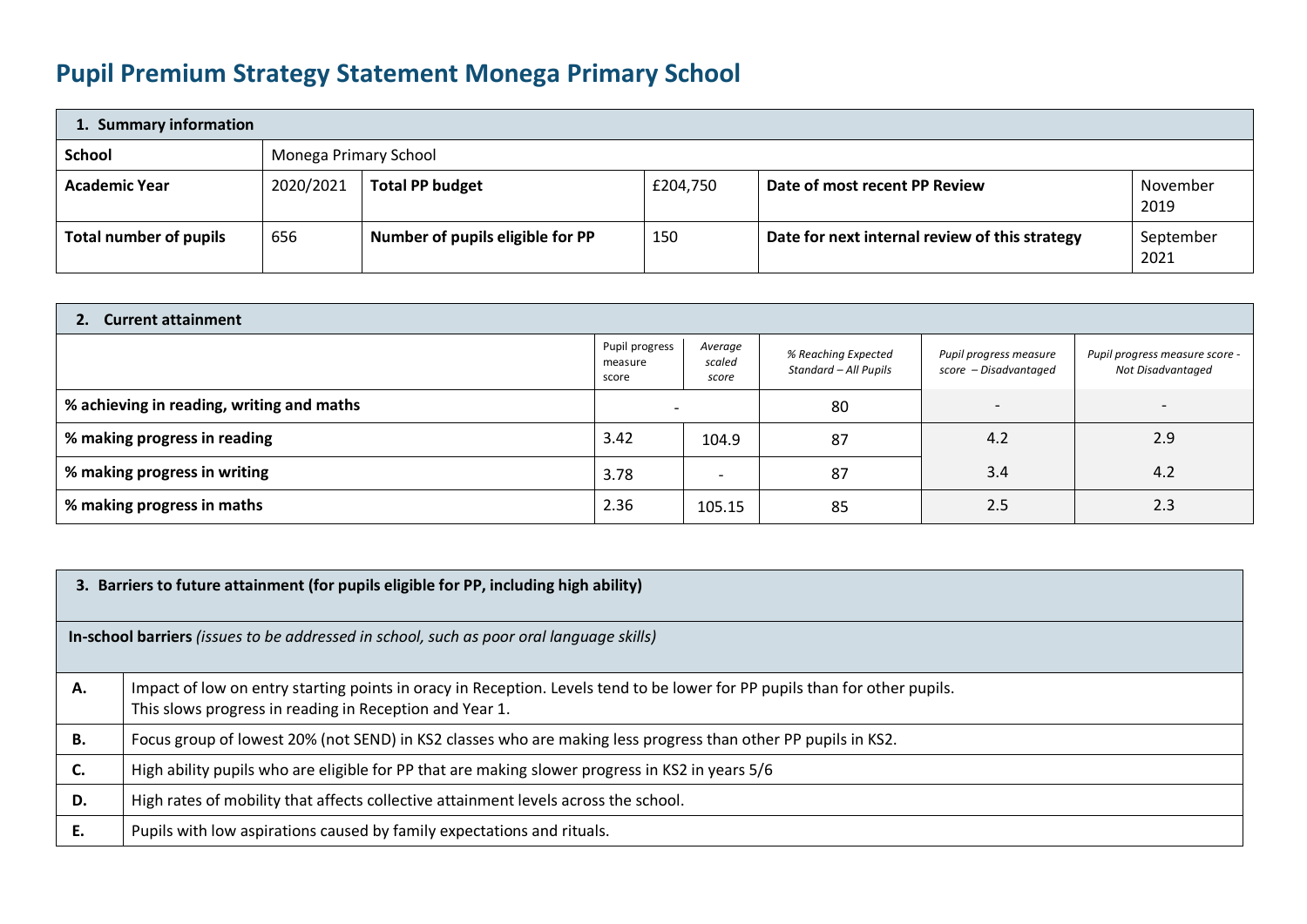|           | External barriers (issues which also require action outside school, such as low attendance rates)                                                                                       |                                                                                                                                                                       |  |  |  |
|-----------|-----------------------------------------------------------------------------------------------------------------------------------------------------------------------------------------|-----------------------------------------------------------------------------------------------------------------------------------------------------------------------|--|--|--|
| F.        | Attendance rates of groups of pupils especially those with PP-pupils additional vulnerabilities and PP.<br>Attendance rates of pupils with complex needs in the schools SEND provision. |                                                                                                                                                                       |  |  |  |
| E.        | Housing issues-including overcrowding, poor living conditions, risk of evictions, temporary housing arrangements.                                                                       |                                                                                                                                                                       |  |  |  |
| F.        | For many children, enrichment opportunities at home are limited.                                                                                                                        |                                                                                                                                                                       |  |  |  |
| G.        | Many parents speak English as an additional language and find it difficult to support their children's learning, including homework.                                                    |                                                                                                                                                                       |  |  |  |
| Н.        | Some parents have limited aspirations for their children.                                                                                                                               |                                                                                                                                                                       |  |  |  |
|           | 4. Desired outcomes                                                                                                                                                                     |                                                                                                                                                                       |  |  |  |
|           | Desired outcomes and how they will be measured                                                                                                                                          | Success criteria/Evidence                                                                                                                                             |  |  |  |
| Α.        | All pupils to achieve national averages and above in Reading, Writing and Maths.                                                                                                        | KS2 PP children to achieve in line with non-PP at 85% at<br>expected and 30% exceeding in RWM.                                                                        |  |  |  |
| <b>B.</b> | To raise the amount of PP children achieving Greater Depth in Reading, Writing and Maths.                                                                                               | PP children achieve same levels attainment as the rest of the<br>cohort at Greater Depth in RWM.                                                                      |  |  |  |
| C.        | Improved oral and written language skills for PP pupils in reception classes.                                                                                                           | GLD for PP pupils to be at 95% in speaking and listening and<br>writing and reading skills at the end of Reception.                                                   |  |  |  |
| D.        | To ensure that attendance rates for PP children are maintained.                                                                                                                         | PP pupils to attend at national averages of at least 95%                                                                                                              |  |  |  |
| E.        | Pupils to have similar opportunities/experiences (enrichment) during their time at primary<br>school as those from more affluent areas.                                                 | PP children to be given enrichment opportunities. Pupil<br>feedback, case studies and parental feedback to measure the<br>impact of these opportunities.              |  |  |  |
| F.        | Some parents have limited parenting skills and find it difficult to support their children<br>emotionally.                                                                              | Parental attendance on Triple P course and signposting to<br>outside agencies.                                                                                        |  |  |  |
| G.        | Pupils and parents to have higher aspirations.                                                                                                                                          | External visitors to inspire children to want to follow in their<br>footsteps. Pupil feedback, case studies and parental feedback<br>to measure the impact of visits. |  |  |  |
| Н.        | Target parents to have improved English language skills.                                                                                                                                | Parent and carer attendance on ESOL courses.                                                                                                                          |  |  |  |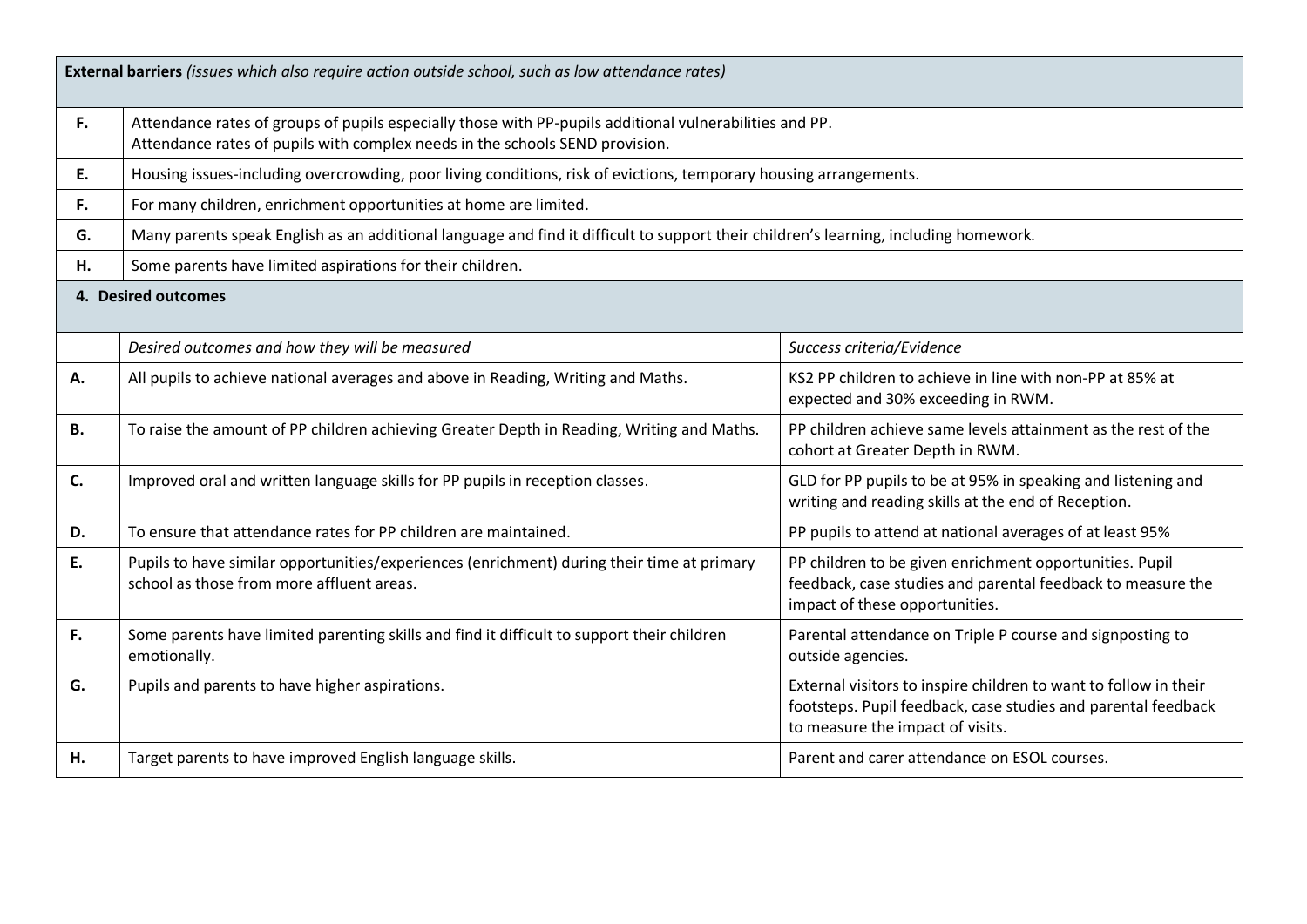| 5. Planned expenditure                                                                                                                                                                      |                                                                                                                                                                                                           |                                                                                                                                                                                                                                                                                                                                                                 |                                                                                                                                                                                     |                                        |                    |                              |  |
|---------------------------------------------------------------------------------------------------------------------------------------------------------------------------------------------|-----------------------------------------------------------------------------------------------------------------------------------------------------------------------------------------------------------|-----------------------------------------------------------------------------------------------------------------------------------------------------------------------------------------------------------------------------------------------------------------------------------------------------------------------------------------------------------------|-------------------------------------------------------------------------------------------------------------------------------------------------------------------------------------|----------------------------------------|--------------------|------------------------------|--|
| 2020/2021<br>Academic year                                                                                                                                                                  |                                                                                                                                                                                                           |                                                                                                                                                                                                                                                                                                                                                                 |                                                                                                                                                                                     |                                        |                    |                              |  |
| The three headings below enable schools to demonstrate how they are using the pupil premium to improve classroom pedagogy, provide targeted support and support<br>whole school strategies. |                                                                                                                                                                                                           |                                                                                                                                                                                                                                                                                                                                                                 |                                                                                                                                                                                     |                                        |                    |                              |  |
| i. Quality of teaching for all                                                                                                                                                              |                                                                                                                                                                                                           |                                                                                                                                                                                                                                                                                                                                                                 |                                                                                                                                                                                     |                                        |                    |                              |  |
| <b>Desired outcome</b>                                                                                                                                                                      | Chosen action /<br>What is the evidence and rationale for this<br>How will you ensure it is<br><b>Staff lead</b><br>and cost<br>implemented well?<br>approach<br>choice?                                  |                                                                                                                                                                                                                                                                                                                                                                 |                                                                                                                                                                                     |                                        |                    | <b>Review implementation</b> |  |
| Diminishing the difference<br>between PP children and<br>Non PP children.                                                                                                                   | Intensive small group<br>support in Reading and<br>Maths.                                                                                                                                                 | Through quality first teaching, learning and variation,<br>all PP pupils should achieve the same attainment<br>levels as NPP. Closely targeted support aims to<br>identify area of development and address them<br>effectively.                                                                                                                                 | Pupil progress reports<br>Half termly monitoring and testing<br>Tracking of Standardised scores in<br><b>English and Maths</b><br>Embed and track effectiveness of<br>interventions | Assessment<br>Lead<br>Inclusion Lead   | Summer<br>2021     | £40,000                      |  |
| All PP children to achieve<br>end of Key Stage expected<br>outcomes.                                                                                                                        | Booster sessions to support<br>all learners.<br>Targeted early intervention.<br>Smaller class sizes to help<br>raise attainment.                                                                          | Targeted intervention, booster sessions and smaller<br>class sizes to help diminish the difference in<br>attainment levels between PP children and NPP<br>children.                                                                                                                                                                                             | Pupil progress reports<br>Half termly monitoring and testing<br>Tracking of Standardised scores in<br><b>English and Maths</b><br><b>Effective interventions</b>                    | <b>SLT</b><br>Year 2 and 6<br>Teachers | Summer<br>2021     | £5,600                       |  |
| 85% of all children to achieve<br>expected or GD in Reading at<br>the end of each key stage.                                                                                                | Focused reading sessions<br>with effective<br>interventions.<br>Early phonics<br>interventions.                                                                                                           | Reduce the class sizes in Year Two and Six to enable<br>children to be taught in groups that provide the<br>most effective teaching models that caters for<br>specific needs.<br>Early phonics interventions for mid-phase<br>admissions and lower attaining children to limit the<br>amount of children that end each key stage working<br>below expectations. | Pupil progress reports<br>Half termly monitoring and testing<br>Lesson observations and learning<br>walks carried out by HT and SLT                                                 | <b>SLT</b><br>Year 2 and 6<br>Teachers | Summer<br>2021     | £16,000                      |  |
| To maintain attainment in<br>the Phonics Screening check<br>at 91% and increase GLD to<br>87% with 25% exceeding this.                                                                      | Staff training and CPD<br>Box clever speech and<br>language programme<br>Monitoring by EYFS lead<br>Teach phonics daily and<br>identify children for<br>interventions.<br><b>EYFS Phonics development</b> | To raise levels of CLL and CLE through quality first<br>teaching of speaking, listening, reading and writing.<br>To increase staff knowledge and strategies<br>To increase children's spoken language<br>opportunities.<br>To provide resources that supports the development<br>of language and communication.                                                 | Developmental classroom<br>observations.<br>Careful tracking of on entry data.<br>Pupil progress meetings<br>Parent workshops                                                       | <b>EYFS Lead</b>                       | Termly<br>Tracking | £2,000                       |  |
| <b>Total budgeted cost</b>                                                                                                                                                                  |                                                                                                                                                                                                           |                                                                                                                                                                                                                                                                                                                                                                 |                                                                                                                                                                                     |                                        | £64,600            |                              |  |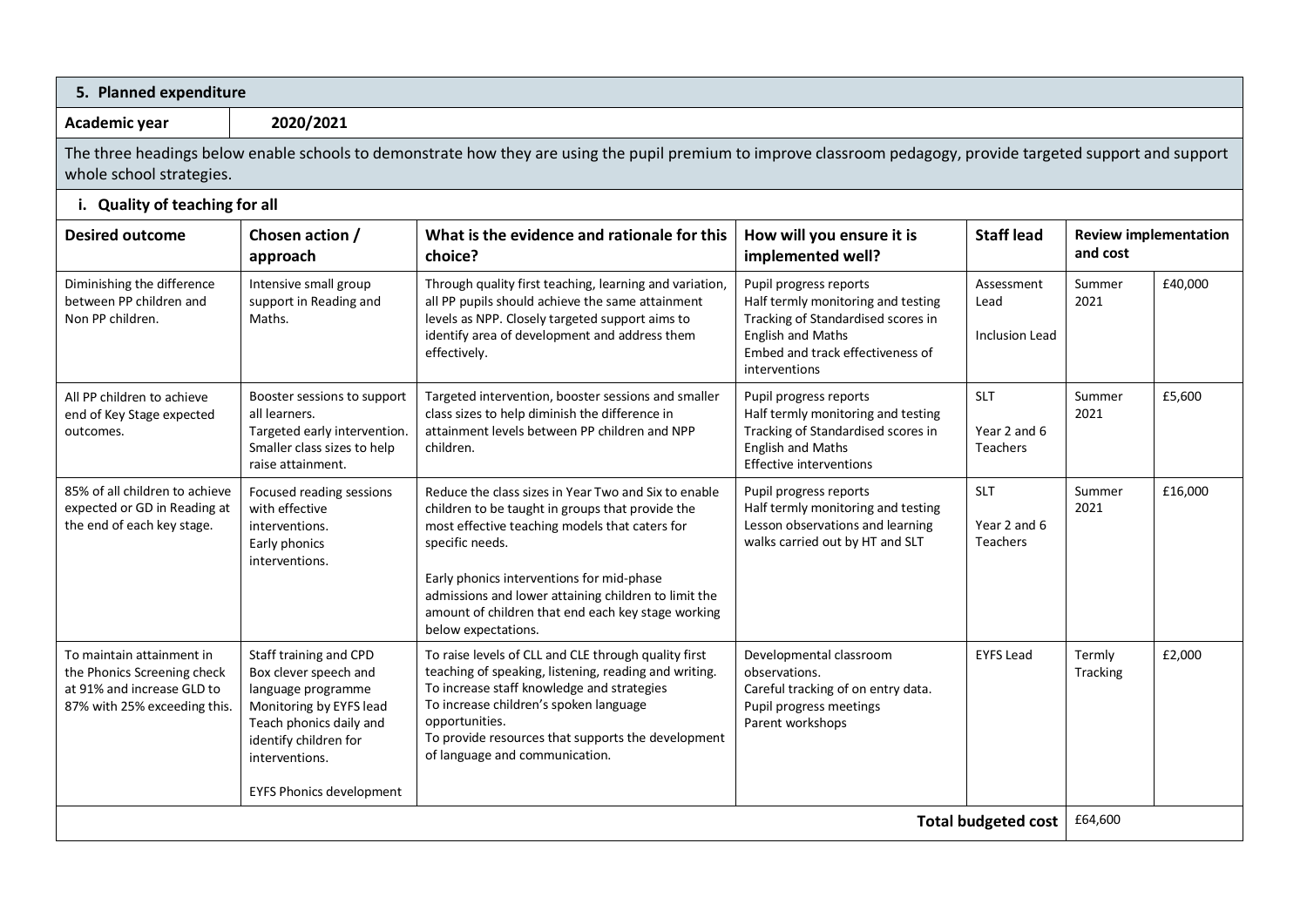| ii. Targeted support                                                                                                                                                             |                                                                                                                                                                                                               |                                                                                                                                                                  |                                                                                                                                                                                                                                                     |                                                                         |                                                                    |         |  |
|----------------------------------------------------------------------------------------------------------------------------------------------------------------------------------|---------------------------------------------------------------------------------------------------------------------------------------------------------------------------------------------------------------|------------------------------------------------------------------------------------------------------------------------------------------------------------------|-----------------------------------------------------------------------------------------------------------------------------------------------------------------------------------------------------------------------------------------------------|-------------------------------------------------------------------------|--------------------------------------------------------------------|---------|--|
| <b>Desired outcome</b>                                                                                                                                                           | Chosen<br>action/approach                                                                                                                                                                                     | What is the evidence and rationale for this<br>choice?                                                                                                           | How will you ensure it is<br>implemented well?                                                                                                                                                                                                      | <b>Staff lead</b>                                                       | When will you review<br>implementation?                            |         |  |
| 85% of Year 6 PP children<br>achieve expected or higher<br>outcomes for Reading,<br>Writing and Maths.                                                                           | Reducing class size Year 6 to<br>enable children to be taught<br>in groups that provide<br>bespoke teaching models<br>To provide first quality<br>teaching to smaller class sizes.                            | Aim Higher, challenging more able PP pupils.<br>To target key groups across the school, including<br>lower attaining boys, Year 5 girls and more able<br>pupils. | Pupil progress reports<br>Half termly monitoring and testing<br>Classroom observations                                                                                                                                                              | <b>SLT</b>                                                              | Termly                                                             | £30,000 |  |
| To raise the attainment<br>levels at Greater Depth in<br>Writing for PP children.<br>Percentage to meet Local<br>Authority average and<br>cohort attainment levels in<br>school. | PP children in Y3/4 to attend<br>Writing Workshop with<br>published authors and poets<br>to inspire them to follow in<br>the footsteps of the role<br>models.                                                 | Challenge for more able PP pupils in Writing.                                                                                                                    | Case Study to track the effectiveness<br>of PP Writing Workshop. Impact on<br>confidence, outcomes in books and<br>internal data to be tracked.                                                                                                     | <b>Class</b><br>Teachers,<br>English Lead<br>and<br>Assessment<br>Lead. | Half termly                                                        | £1,000  |  |
| To maintain and/or<br>increased attendance rates<br>for PP children.                                                                                                             | Attendance Officer to<br>monitor pupils and follow up<br>quickly on absences. First day<br>response calling to ascertain<br>reasons for absence. Family<br>support worker to follow up<br>on necessary cases. | Attendance is the most crucial factor when raising<br>the attainment of most vulnerable children.                                                                | Through rigorous tracking of<br>attendance we can identify<br>persistent absentees. Home visits can<br>be organised to meet with parents<br>when absence falls below 90%.<br>School to make a referral to local<br>authority in most extreme cases. | Attendance<br>Officer,<br>Family<br>support<br>Worker.<br><b>HT</b>     | Daily<br>attendance<br>tracking<br>Weekly<br>attendance<br>figures | £30,500 |  |
| <b>Total budgeted cost</b>                                                                                                                                                       |                                                                                                                                                                                                               |                                                                                                                                                                  |                                                                                                                                                                                                                                                     |                                                                         |                                                                    |         |  |
| iii. Other approaches                                                                                                                                                            |                                                                                                                                                                                                               |                                                                                                                                                                  |                                                                                                                                                                                                                                                     |                                                                         |                                                                    |         |  |
| <b>Desired outcome</b>                                                                                                                                                           | Chosen<br>action/approach                                                                                                                                                                                     | What is the evidence and rationale for this<br>choice?                                                                                                           | How will you ensure it is<br>implemented well?                                                                                                                                                                                                      | <b>Staff lead</b>                                                       | When will you review<br>implementation?                            |         |  |
| To have life enriching<br>experiences and learn<br>through creative arts,                                                                                                        | Gamalan project (Year 3)                                                                                                                                                                                      | All pupils to make puppets and play instruments for<br>a performance related to Indonesian culture.                                                              | SLT and Year 3 teachers to monitor<br>the quality of delivery and<br>production.<br>End of project parent performance                                                                                                                               | <b>SLT</b><br>Year <sub>3</sub><br><b>Teachers</b>                      | Summer<br>2021                                                     | £1,000  |  |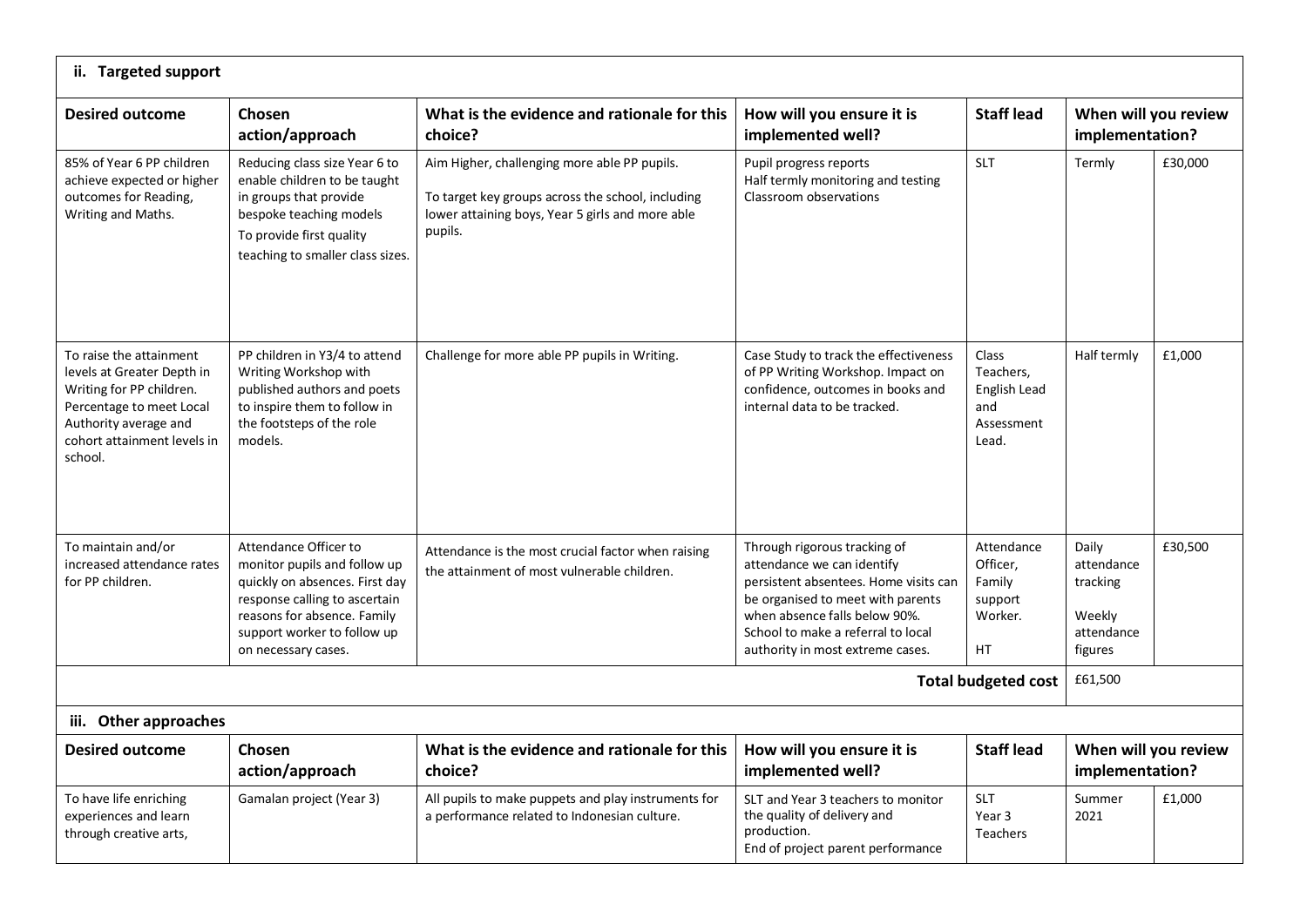| theatre groups and public<br>speakers.    |                                                                                                                                                                                                                      |                                                                                                                                                                                                                                                                                                            | Pupil Voice feedback                                                                                                                           |                                                    |                                     |         |
|-------------------------------------------|----------------------------------------------------------------------------------------------------------------------------------------------------------------------------------------------------------------------|------------------------------------------------------------------------------------------------------------------------------------------------------------------------------------------------------------------------------------------------------------------------------------------------------------|------------------------------------------------------------------------------------------------------------------------------------------------|----------------------------------------------------|-------------------------------------|---------|
|                                           | Inspiring role models to meet<br>children and speak in<br>assemblies to help raise the<br>aspirations of the children<br>within the community.                                                                       | School to make links and invite famous people from<br>the local area into school to speak to children and<br>inspire them to want to follow in their footsteps. We<br>want to raise the aspiration for our children within<br>the community.                                                               | Teachers to make links<br>SLT to monitor<br>Pupil feedback                                                                                     | <b>SLT</b><br>All staff                            | Summer<br>2021                      | No Cost |
|                                           | West End in schools - (whole<br>school) whole school<br>performance story telling<br>from around the world.<br>Shakespeare festival (whole<br>school) with whole school<br>production of Midsummer<br>Night's Dream. | Pupils have limited experiences of the arts in<br>London-very few attend the theatre and musical<br>performances outside the local area due to financial<br>constrictions.<br>Local project with Globe Theatre to give pupils<br>opportunities to see and perform plays in the globe<br>theatre in London. | SLT observations<br>Parent feedback<br>Pupil feedback<br>End of project performance                                                            | <b>SLT</b>                                         | Summer<br>2021                      |         |
|                                           | Brick Lane Music Hall (Year 6)<br>professional performers will<br>help develop children's<br>performance skills for the<br>end of term show.                                                                         | Local partnership with Brick Lane Music Hall to give<br>children the opportunity to work with and produce<br>an arts performance over 6 week period. This will<br>produce a high quality performance with<br>professional musicians and actors.                                                            | SLT observations<br>Parent feedback<br>Pupil feedback<br>End of project performance                                                            | <b>SLT</b><br>Year <sub>6</sub><br><b>Teachers</b> | Summer<br>2021                      | £8,000  |
|                                           | Key Stage Two overnight<br>camping experiences in the<br>school hall. Events will have a<br>focus such as storytelling or<br>poetry to have appositive<br>impact on learning.                                        | School to provide enrichment opportunities for all<br>children in KS2, many of whom will have never<br>stayed a night away from their parents. School to<br>provide tents and staff to facilitate the camping<br>experiences in each year group.                                                           | Camping and residential experiences<br>to be reviewed after each event by<br>facilitating teachers and SLT.                                    | SLT and<br>facilitating<br>teachers.               | Termly<br>Review                    | £23,000 |
|                                           | Residential opportunities<br>outside of London for Year<br>Six.                                                                                                                                                      | Children to experience a character building week<br>away from school at an activity centre in Essex,<br>where they learn to develop teamwork skills and<br>build personal resilience.                                                                                                                      |                                                                                                                                                |                                                    |                                     |         |
| Ensuring physical and<br>mental wellbeing | Breakfast club                                                                                                                                                                                                       | Breakfast Club has shown to improve attendance,<br>punctuality and offers the opportunity to complete<br>reading tasks and homework if children are unable<br>to complete at home.                                                                                                                         | Biweekly safeguarding meetings to<br>discuss incidences and families of<br>concern.                                                            | SLT, Family<br>Support<br>Worker,<br>Learning      | Termly at<br><b>ELT</b><br>meetings | £3,000  |
|                                           | Afterschool clubs                                                                                                                                                                                                    | After school provision of 14 clubs that support both<br>physical and mental wellbeing. Pupils have improved<br>access to a wider range of sports including<br>dodgeball, football, dance and other inter-school<br>sports.                                                                                 | Biweekly Early Help meetings to<br>identify incidences and families of<br>concern.<br>Termly monitoring of clubs by<br>Learning Mentor and SLT | Mentor Team,<br>School<br>Counsellor               |                                     | £11,650 |
|                                           | Pastoral team and family<br>support workers                                                                                                                                                                          | Family support working team enables teachers to<br>focus on quality first teaching while pastoral issues                                                                                                                                                                                                   | Worry boxes to be monitored by<br>Learning Mentors with any relevant                                                                           |                                                    |                                     | £30,000 |